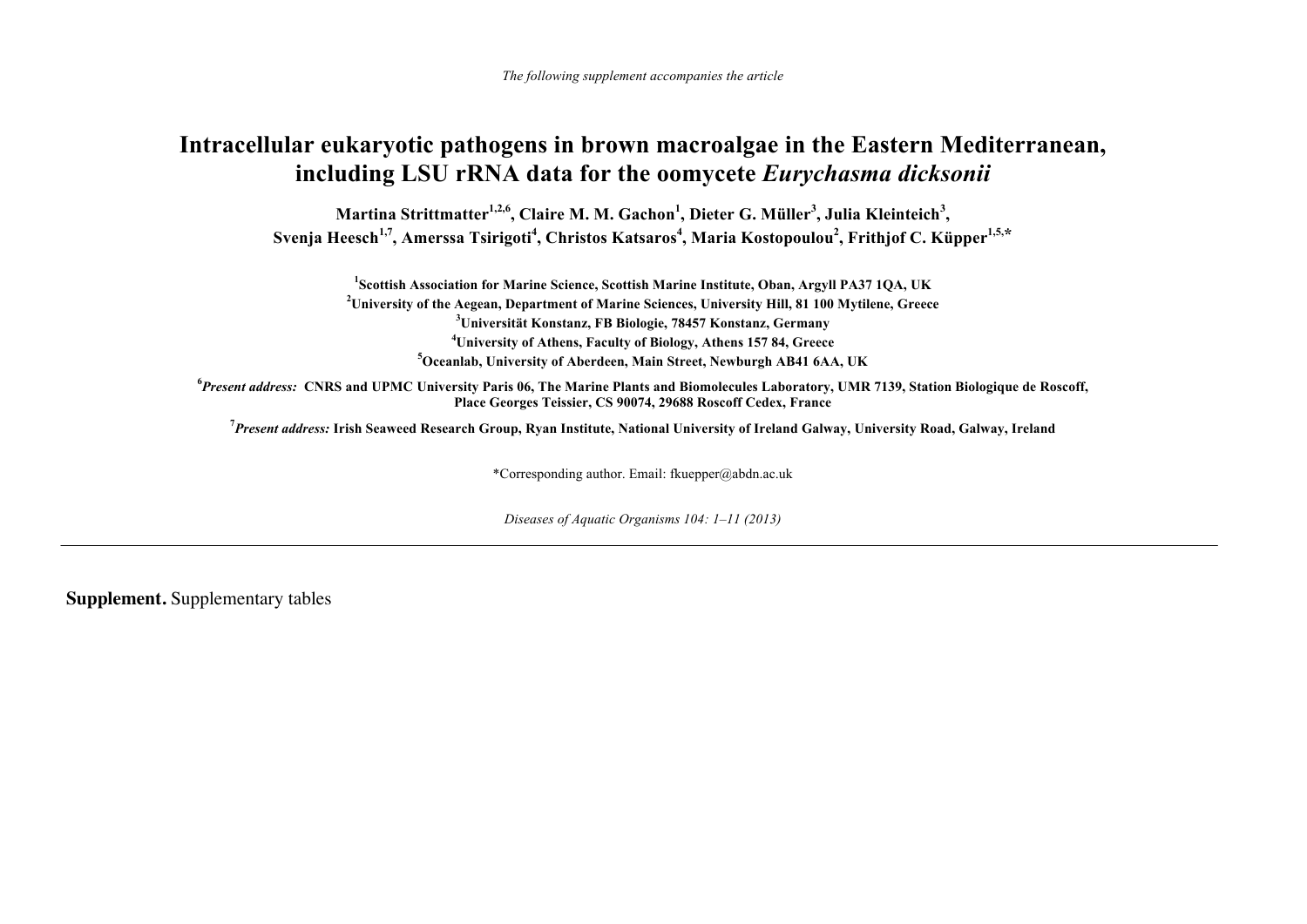| Sample ID       | Strain details                          | Geographic origin and year of isolation | Isolator        | LSU gene<br>sequence<br>length (bp) |
|-----------------|-----------------------------------------|-----------------------------------------|-----------------|-------------------------------------|
|                 |                                         |                                         |                 |                                     |
| Eur $05$        | Monoeukaryotic live culture CCAP 4018/1 | Le Caro, Brittany (France), 2005        | D.G. Müller     | 933                                 |
| Eur $96$        | Monoeukaryotic live culture CCAP 4018/2 | Bressay, Shetland (UK), 1996            | D.G. Müller     | 1083                                |
| Eur $06-29-2$   | Monoeukaryotic live culture             | Dunstaffnage Bay, Oban (UK), 2006       | C.M.M. Gachon   | 1085                                |
| Eur 06-29-4     | Monoeukaryotic live culture             | Dunstaffnage Bay, Oban (UK), 2006       | C.M.M. Gachon   | 1085                                |
| Eur $06-29-5$   | Monoeukaryotic live culture             | Dunstaffnage Bay, Oban (UK), 2006       | C.M.M. Gachon   | 1084                                |
| Eur 06-29-7     | Monoeukaryotic live culture CCAP 4018/3 | Dunstaffnage Bay, Oban (UK), 2006       | C.M.M. Gachon   | 1087                                |
| Eur 07-1        | Monoeukaryotic live culture             | Dunstaffnage Bay, Oban (UK), 2007       | M. Strittmatter | 649                                 |
| Eur 07-2        | Monoeukaryotic live culture             | Dunstaffnage Bay, Oban (UK), 2007       | M. Strittmatter | 1083                                |
| <b>Eur 34-4</b> | Field-collected sample                  | Skala Neon Kydonion, Lesvos             | M. Strittmatter | 1087                                |
|                 |                                         | (Greece), 2009                          |                 |                                     |
| Eur FI-S63      | Monoeukaryotic live culture             | Falkland Islands, 2007                  | D.G. Müller     | 1087                                |
| Eur US-385B     | Monoeukaryotic live culture             | Ushuaia (Argentina), 2007               | D.G. Müller     | 1085                                |

Table S1. *Eurychasma dicksonii.* Large subunit (LSU) ribosomal RNA gene sequence information of strains of various geographic origin. The isolate from Lesvos (Greece) is highlighted in **bold**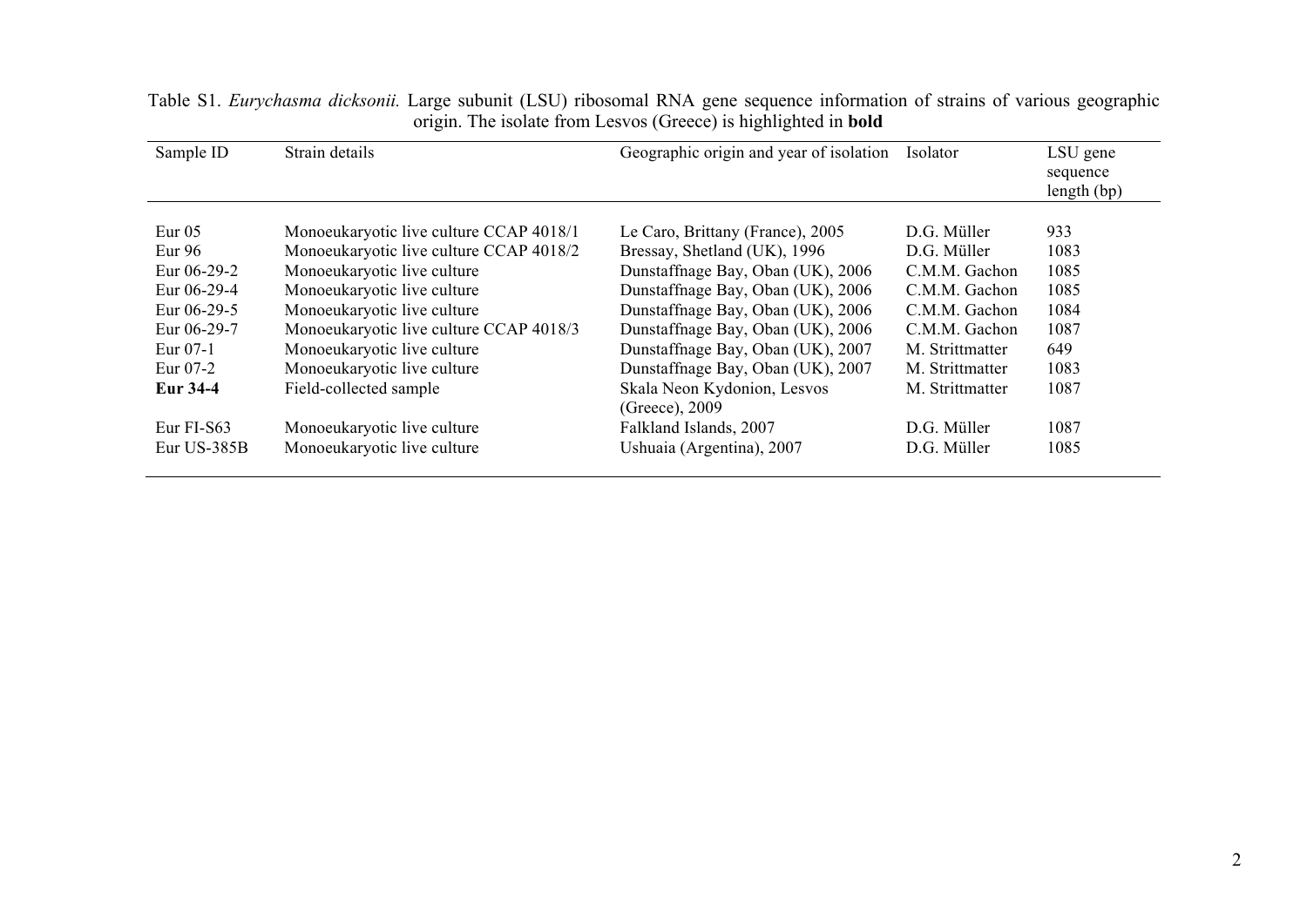Table S2. Species and sequence information of various oomycetes, the hyphochytrid *Hyphochytrium catenoides* and *Developayella elegans* used for phylogenetic analysis of large subunit ribosomal RNA (LSU rRNA) gene sequence data and the combined analysis of LSU rRNA, small subunit (SSU) rRNA and *cox2* gene sequences. Taxa defined as outgroups are underlined

| Species                             |                                           | GenBank accession no. (source)  |                                 |
|-------------------------------------|-------------------------------------------|---------------------------------|---------------------------------|
|                                     | LSU                                       | SSU                             | $\cos 2$                        |
| Achlya bisexualis                   | AF218187 (Leclerc et al. 2000)            |                                 |                                 |
| Albugo candida                      | AF235938 (Petersen & Rosendahl 2000)      | JF504671 (Lara & Belbahri 2011) | AY927047 (Choi et al. 2006)     |
| Aphanomyces astaci                  | AF235940 (Petersen & Rosendahl 2000)      |                                 |                                 |
| Aphanomyces laevis                  | HQ665242 (Robideau et al. 2011)           | HQ343196 (unpublished)          | HQ680584 (unpublished)          |
| Aphanomyces piscicida               | AF235941 (Petersen & Rosendahl 2000)      |                                 |                                 |
| Atkinsiella dubia                   | AB285221 (Muraosa et al. 2009)            | AB284575 (unpublished)          | AF290312 (Cook et al. 2001)     |
| Basidiophora entospora              | EU287694 (unpublished)                    |                                 |                                 |
| Bremia lactucae                     | EF553478 (Voglmayr & Constantinescu 2008) |                                 |                                 |
| Developayella elegans CCAP1917/1    | FJ030882 (Riisberg et al. 2009)           |                                 |                                 |
| Eurychasma dicksonii strain 05      | FR696317 (present study)                  | AB368176 (Sekimoto et al. 2008) | AB368177 (Sekimoto et al. 2008) |
| Eurychasma dicksonii strain 96      | FR696318 (present study)                  | AY032607 (Küpper et al. 2006)   | AB368178 (Sekimoto et al. 2008) |
| Eurychasma dicksonii strain 06-29-2 | FR696312 (present study)                  |                                 |                                 |
| Eurychasma dicksonii strain 06-29-4 | FR696313 (present study)                  |                                 |                                 |
| Eurychasma dicksonii strain 06-29-5 | FR696314 (present study)                  |                                 |                                 |
| Eurychasma dicksonii strain 06-29-7 | FR696311 (present study)                  |                                 |                                 |
| Eurychasma dicksonii strain 07-1    | FR696315 (present study)                  |                                 |                                 |
| Eurychasma dicksonii strain 07-2    | FR696316 (present study)                  |                                 |                                 |
| Eurychasma dicksonii strain 34-4    | FR696310 (present study)                  |                                 |                                 |
| Eurychasma dicksonii strain FI-S63  | FR696320 (present study)                  |                                 |                                 |
| Eurychasma dicksonii strain US-385B | FR696319 (present study)                  |                                 |                                 |
| Halioticida noduliformans NJM 0631  | AB285230 (Muraosa et al. 2009)            |                                 |                                 |
| Haliphthoros milfordensis           | AB285218 (Muraosa et al. 2009)            | AB178868 (Sekimoto et al. 2007) | AB178870 (Sekimoto et al. 2007) |
| Haliphthoros sp. NJM 0440           | AB285225 (Muraosa et al. 2009)            |                                 |                                 |
| Haliphthoros sp. NJM 0443           | AB285226 (Muraosa et al. 2009)            |                                 |                                 |
| Haliphthoros-like NJM 0034          | AB178866 (Sekimoto et al. 2007)           | AB178865 (Sekimoto et al. 2007) | AB178867 (Sekimoto et al. 2007) |
| Halodaphnea baliensis               | AB285222 (Muraosa et al. 2009)            |                                 |                                 |
| Halodaphnea panulirata              | AB285224 (Muraosa et al. 2009)            |                                 |                                 |
| Halodaphnea parasitica              | AB285223 (Muraosa et al. 2009)            |                                 |                                 |
| Hyaloperonospora parasitica         | AF235957 (Petersen & Rosendahl 2000)      | AY742752 (unpublished)          | AY286223(Hudspeth et al. 2003)  |
| Halophytophthora batemanensis       | DQ361227 (Göker et al. 2007)              | GU994182 (unpublished)          | DQ365703 (Göker et al. 2007)    |
| Hyphochytrium catenoides            | EF594059 (Gleason et al. 2008)            | AF163294 (Hausner et al. 2000)  | AF086701 (Hudspeth et al. 2000) |
| Lagenidium chthamalophilum          | AF235946 (Petersen & Rosendahl 2000)      |                                 |                                 |
| Lagenidium giganteum                | JQ745265 (unpublished)                    | M54939 (Förster et al. 1990)    | AF086697 (Hudspeth et al. 2000) |
| Leptolegnia caudata                 | AF218176 (Leclerc et al. 2000)            | AJ238659 (Dick et al. 1999),    | AF086693 (Hudspeth et al. 2000) |
| Peronophythora litchii              | AF235949 (Petersen & Rosendahl 2000)      | AY742750 (unpublished)          | AF086698 (Hudspeth et al. 2000) |
| Peronospora ficariae                | AF119600 (Riethmüller et al. 2000)        |                                 |                                 |
| Phytophthora infestans              | HQ665217 (Robideau et al. 2011)           | AY742761 (unpublished)          | JF771456 (unpublished)          |
| Phytophthora sojae                  | EU079794 (Blair et al. 2008)              | AY742749 (unpublished)          | DQ365753 (Göker et al. 2007)    |
| Pythiopsis cymosa                   | DQ393490 (Hulvey et al. 2007)             | AJ238657 (Dick et al. 1999)     | AF086689 (Hudspeth et al. 2000) |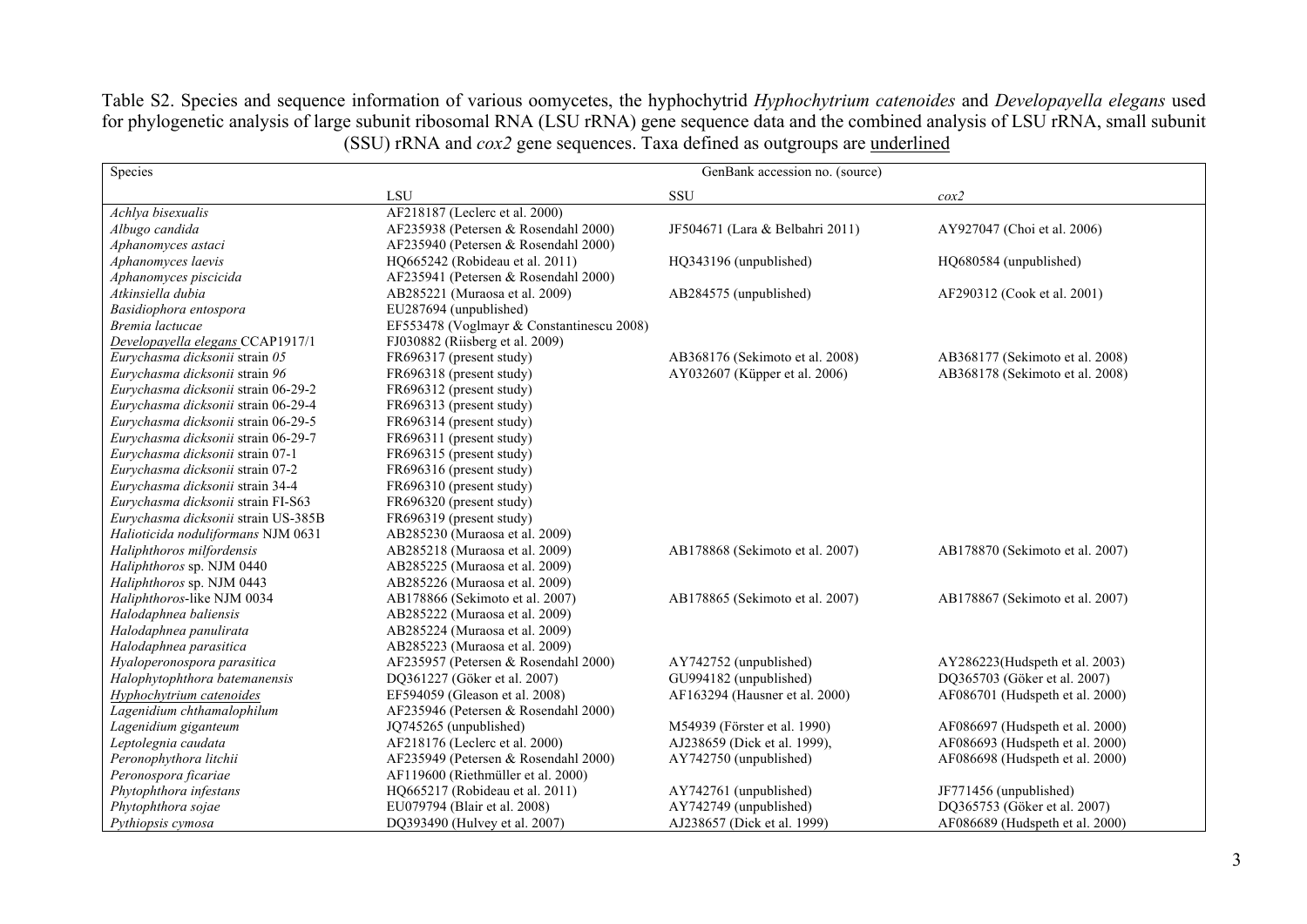## LITERATURE CITED

- Blair JE, Coffey MD, Park SY, Geiser DM, Kang S (2008) A multi-locus phylogeny for *Phytophthora* utilizing markers derived from complete genome sequences. Fungal Genet Biol 45:266–277
- Choi YJ, Hong SB, Shin HD (2006) Genetic diversity within the *Albugo candida* complex (Peronosporales, Oomycota) inferred from phylogenetic analysis of ITS rDNA and COX2 mtDNA sequences. Mol Phylogenet Evol 40:400–409
- Cook KL, Hudspeth DSS, Hudspeth MES (2001) A cox2 phylogeny of representative marine Peronosporomycetes (Oomycetes). Nova Hedwigia Beih 122:231–243
- Dick MW, Vick MC, Gibbings JG, Hedderson TA, Lopez Lastra CC (1999) 18s rDNA for species of *Leptolegnia* and other Peronosporomycetes: justification for the subclass taxa Saprolegniomycetidae and Peronosporomycetidae and division of the Saprolegniaceae *sensu lato* into the Leptolegniaceae and Saprolegniaceae. Mycol Res 103:1119–1125
- Förster H, Coffey MD, Elwood H, Sogin ML (1990) Sequence analysis of the small subunit ribosomal RNAs of three zoosporic fungi and implications for fungal evolution. Mycologia 82:306–312
- Gleason FH, Letcher PM, Evershed N, McGee PA (2008) Recovery of growth of *Hyphochytrium catenoides* after exposure to environmental stress. J Eukaryot Microbiol 55:351–354
- Göker M, Voglmayr H, Riethmüller A, Oberwinkler F (2007) How do obligate parasites evolve? A multi-gene phylogenetic analysis of downy mildews. Fungal Genet Biol 44:105–122
- Hausner G, Belkhiri A, Klassen GR (2000) Phylogenetic analysis of the small subunit ribosomal RNA gene of the hyphochytrid *Rhizidiomyces apophysatus.* Can J Bot 78:124–128
- Hudspeth DSS, Nadler SA, Hudspeth MES (2000) A *COX2* molecular phylogeny of the Peronosporomycetes. Mycologia 92:674–684
- Hudspeth DSS, Stenger DC, Hudspeth MES (2003) A *cox2* phylogenetic hypothesis for the downy mildews and white rusts. Fungal Divers 13:47–57
- Hulvey JP, Padgett DE, Bailey JC (2007) Species boundaries within *Saprolegnia* (Saprolegniales, Oomycota) based on morphological and DNA sequence data. Mycologia 99:421–429
- Küpper FC, Maier I, Müller DG, Loiseaux-de Goër S, Guillou L (2006) Phylogenetic affinities of two eukaryotic pathogens of marine macroalgae, *Eurychasma dicksonii* (Wright) Magnus and *Chytridium polysiphoniae* Cohn. Cryptogam Algol 27:165–184